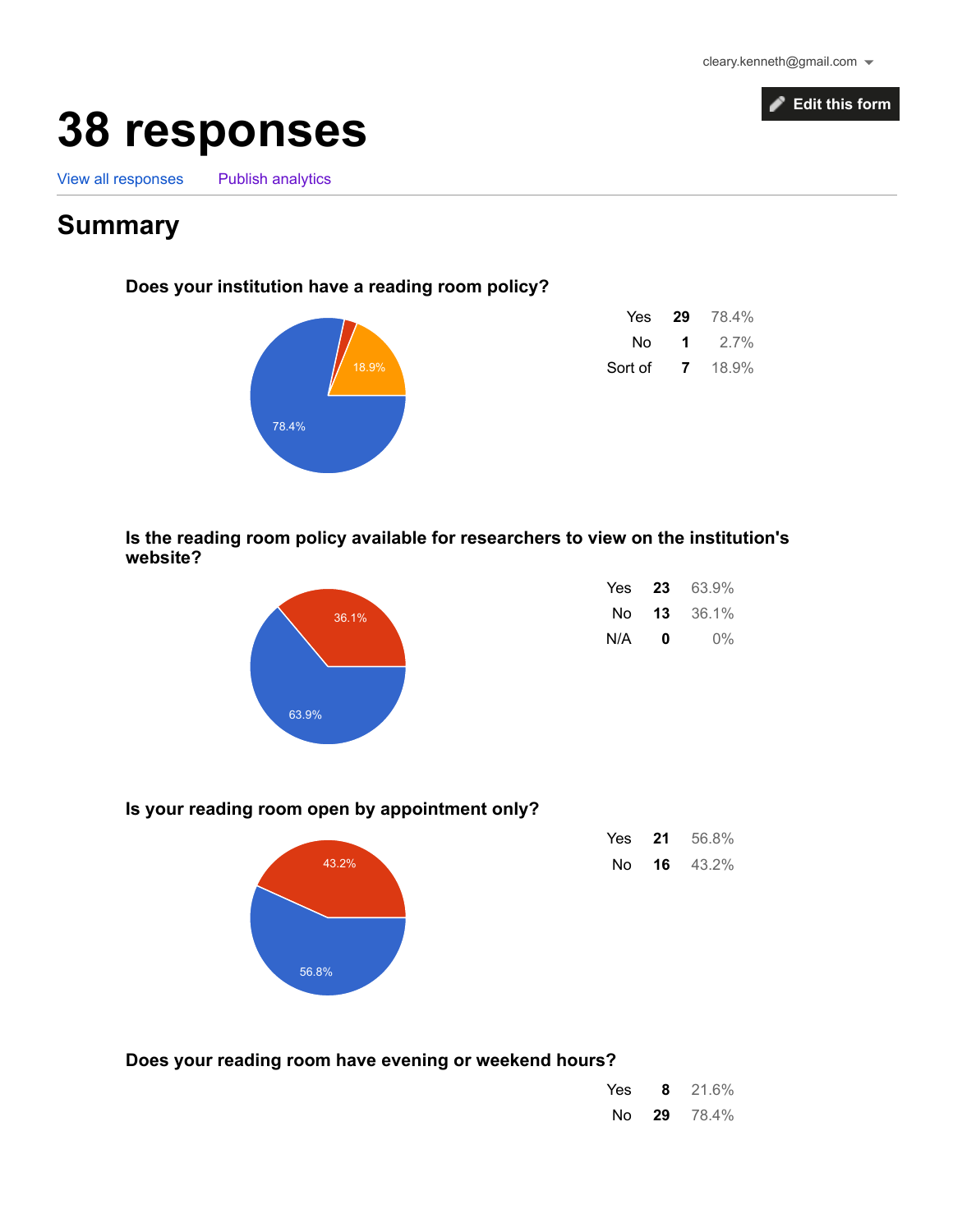

#### n policies before they arrive?

| Yes | 23 | 62.2% |
|-----|----|-------|
| N٥  | 14 | 37.8% |

Is your reading room staffed by general archivists/librarians, reference specialists, or paraprofessionals/students?



| General archivists/librarians<br>-20 | $54.1\%$ |
|--------------------------------------|----------|
| Reference specialists<br>2           | $5.4\%$  |
| Paraprofessionals<br>0               | $0\%$    |
| Interns<br>0                         | $0\%$    |
| General student workers<br>0         | $0\%$    |
| Some combination of the above<br>13  | 35.1%    |
| Other<br>2                           | $5.4\%$  |
|                                      |          |

#### Do you use security cameras?



| Yes | 20 | 54.1% |
|-----|----|-------|
| N٥  | 17 | 45.9% |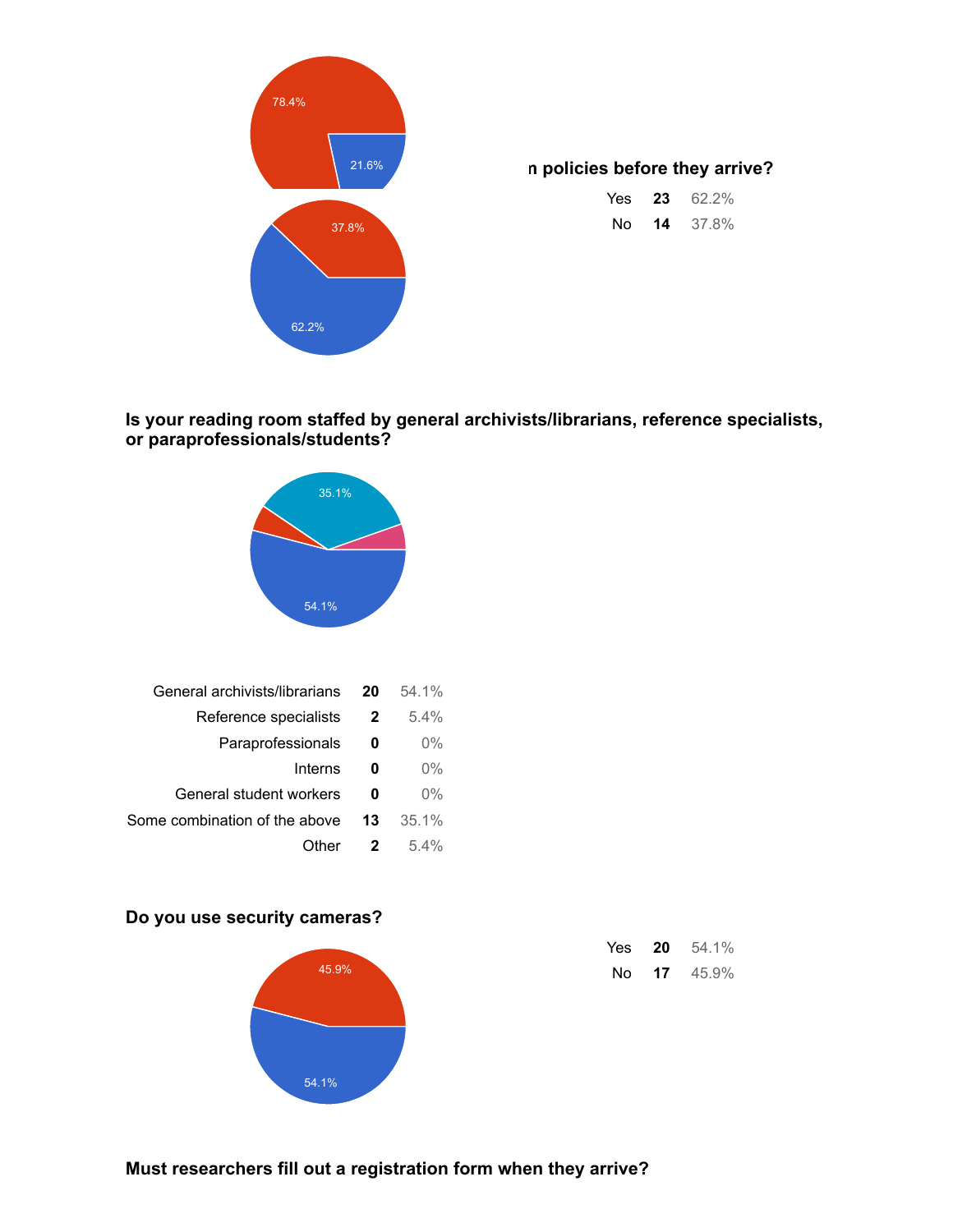| Yes | 30 | 81.1% |
|-----|----|-------|
| N٥  | 7  | 18.9% |



# Do you have lockers for patron belongings?



| Yes. | 24 | 64.9%    |
|------|----|----------|
| N٥   | 13 | $35.1\%$ |

#### Do you have a formal reference interview with researchers at the time of appointment scheduling or upon arrival?



|      | Yes, when they schedule their appointment $4$ 10.8%    |
|------|--------------------------------------------------------|
|      | Yes, when they arrive $3$ 8.1%                         |
|      | Yes, sometimes both $13$ 35.1%                         |
|      | No, just answer questions as they are asked $14$ 37.8% |
| 8.1% | Other 3                                                |
|      |                                                        |

# How do researchers generally request materials?

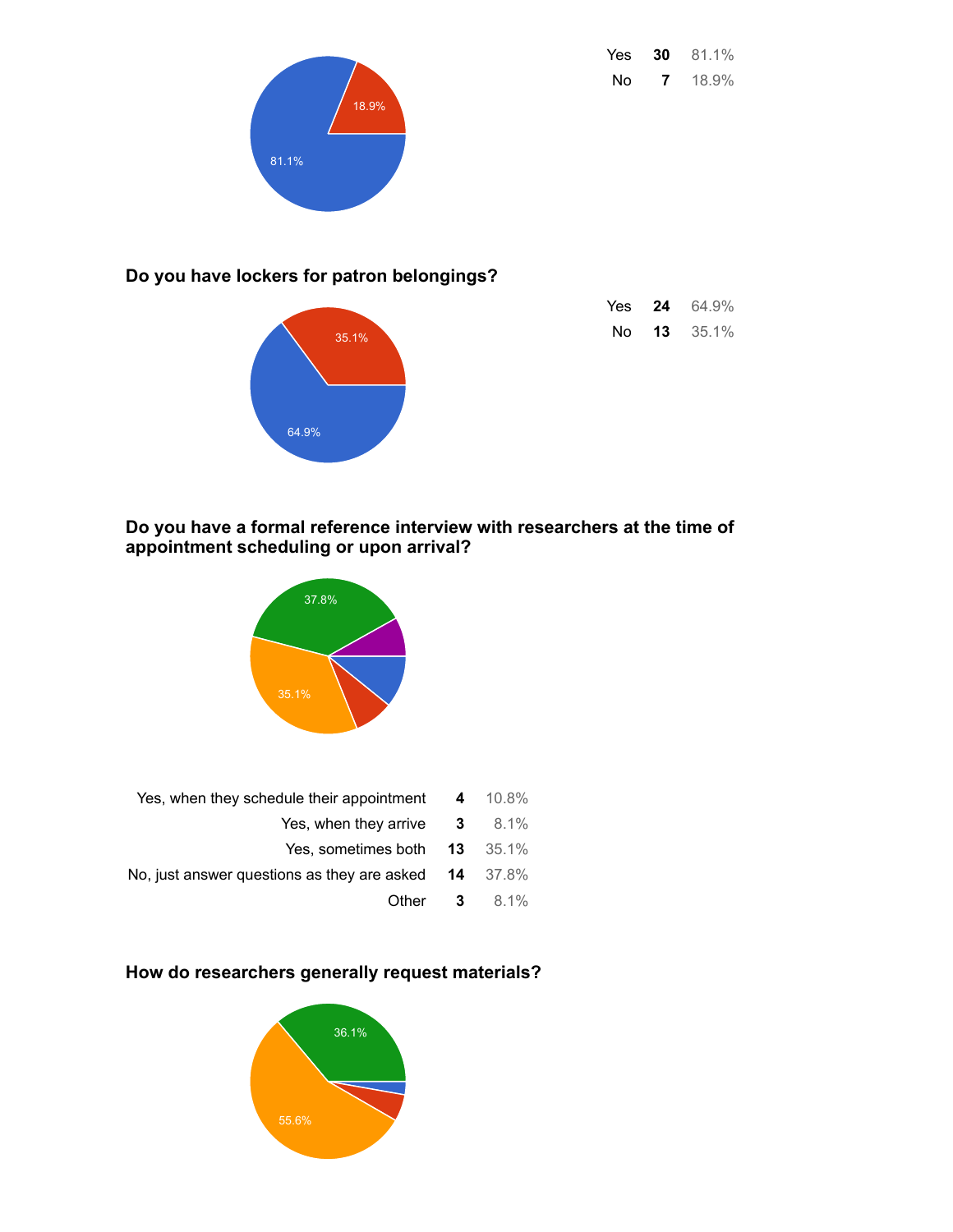| A cart or bag through the ILS or other system $1$ 2.8%   |                  |
|----------------------------------------------------------|------------------|
| An online form 2                                         | 5.6%             |
| A list sent in email or provided upon arrival $20$ 55.6% |                  |
|                                                          | Other $13$ 36.1% |

# How many boxes/items are patrons allowed to have on the desk at a time?

| 1                                                                                                                   |
|---------------------------------------------------------------------------------------------------------------------|
| 3                                                                                                                   |
| $\overline{2}$                                                                                                      |
| As many as they need/deem necessary                                                                                 |
| No clear stated policy on this.                                                                                     |
| one folder                                                                                                          |
| unlimited boxes (if they are unrestricted collections), but only 1 folder at a time.                                |
| 1 box/ 1 item                                                                                                       |
| I pull materials as they need them.                                                                                 |
| at discretion of staff usually depends on available space, not a set number                                         |
| unlimited                                                                                                           |
| Only one record carton.                                                                                             |
| $2 - 4$                                                                                                             |
| 6                                                                                                                   |
| One item at a time                                                                                                  |
| 4                                                                                                                   |
| Depends on the possible theft risk - normally a box, but if it's a box of Revolutionary war letters                 |
| for example, then only a folder and items are counted before/after.                                                 |
| Ideally one, but we're flexible.                                                                                    |
| Generally, one box of archival materials or one rare book. Patrons can have several modern<br>monographs at a time. |
| I don't have a set number. Depends on the type and amouont of materials in a box. But,<br>generally, 1-3 boxes.     |
| As many as will fit on a records cart                                                                               |
| various                                                                                                             |
| no formal limit                                                                                                     |
| 1 box, 3 vertical files, or 3 books                                                                                 |
| one box                                                                                                             |
| 1 box                                                                                                               |
| 1 box or 1-2 books                                                                                                  |
| 1 box New policy started March 6, 2017                                                                              |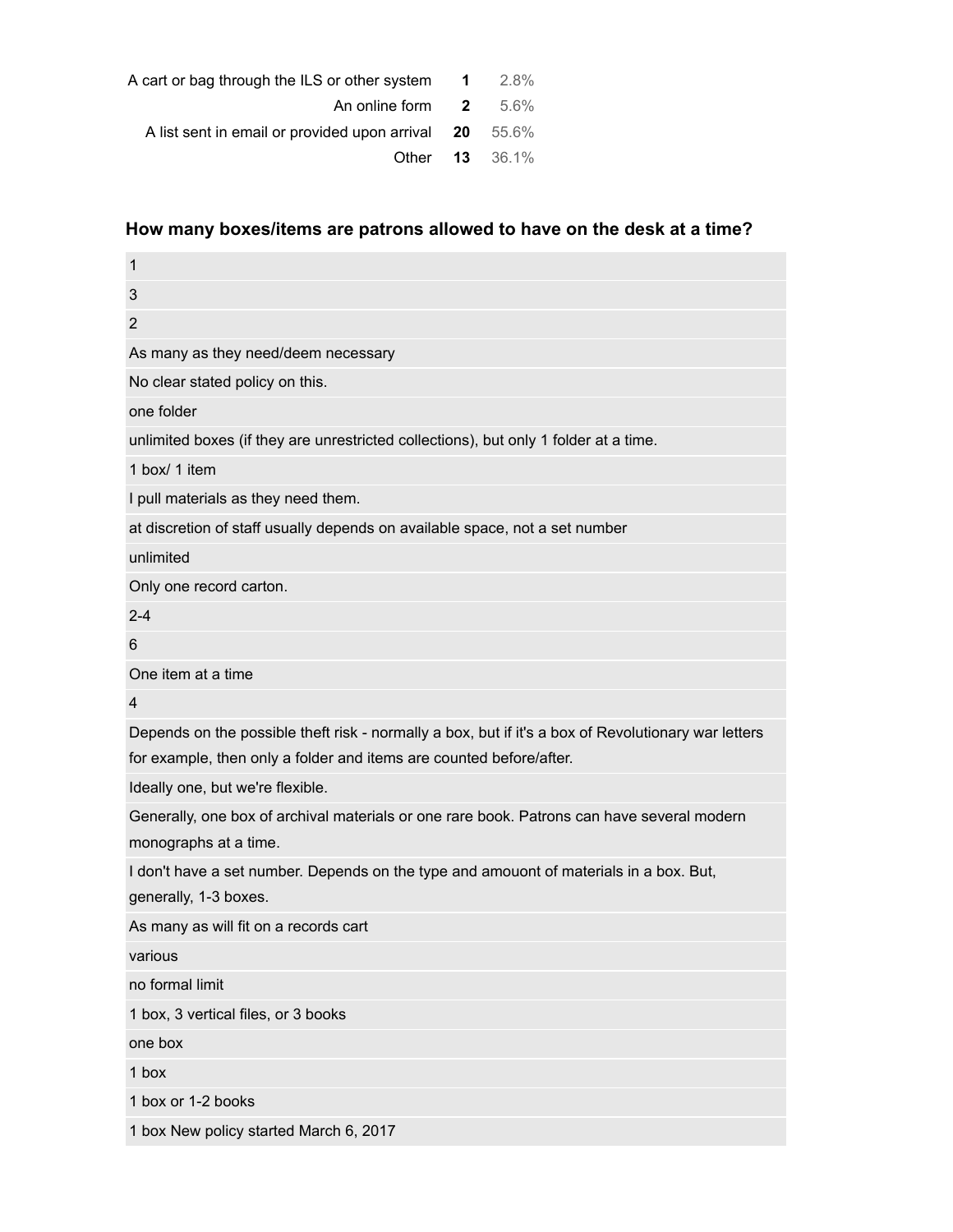#### Are researchers allowed to make photocopies themselves?



| Yes | 11 | 31.4% |
|-----|----|-------|
| No  | 24 | 68.6% |

#### Are researchers allowed to use a personal camera/phone to take pictures?



| Yes | 35 | 94.6% |
|-----|----|-------|
| No  | 2  | 5.4%  |

# Do you train researchers in proper care and handling?



| Yes        | 9  | 24.3% |
|------------|----|-------|
| No         | 6  | 16.2% |
| It depends | 18 | 48.6% |
| Other      | 4  | 10.8% |

#### Do you provide gloves for handling photographs, film, 3D objects, etc?



| Yes | 28 | 77.8% |
|-----|----|-------|
| N٥  | 8  | 22.2% |

#### Do you provide book cradles and weights to everyone or only when asked?

| To everyone | 16 | 44.4% |
|-------------|----|-------|
|-------------|----|-------|

- Just when asked  $8$  22.2%
	- Other 12 33.3%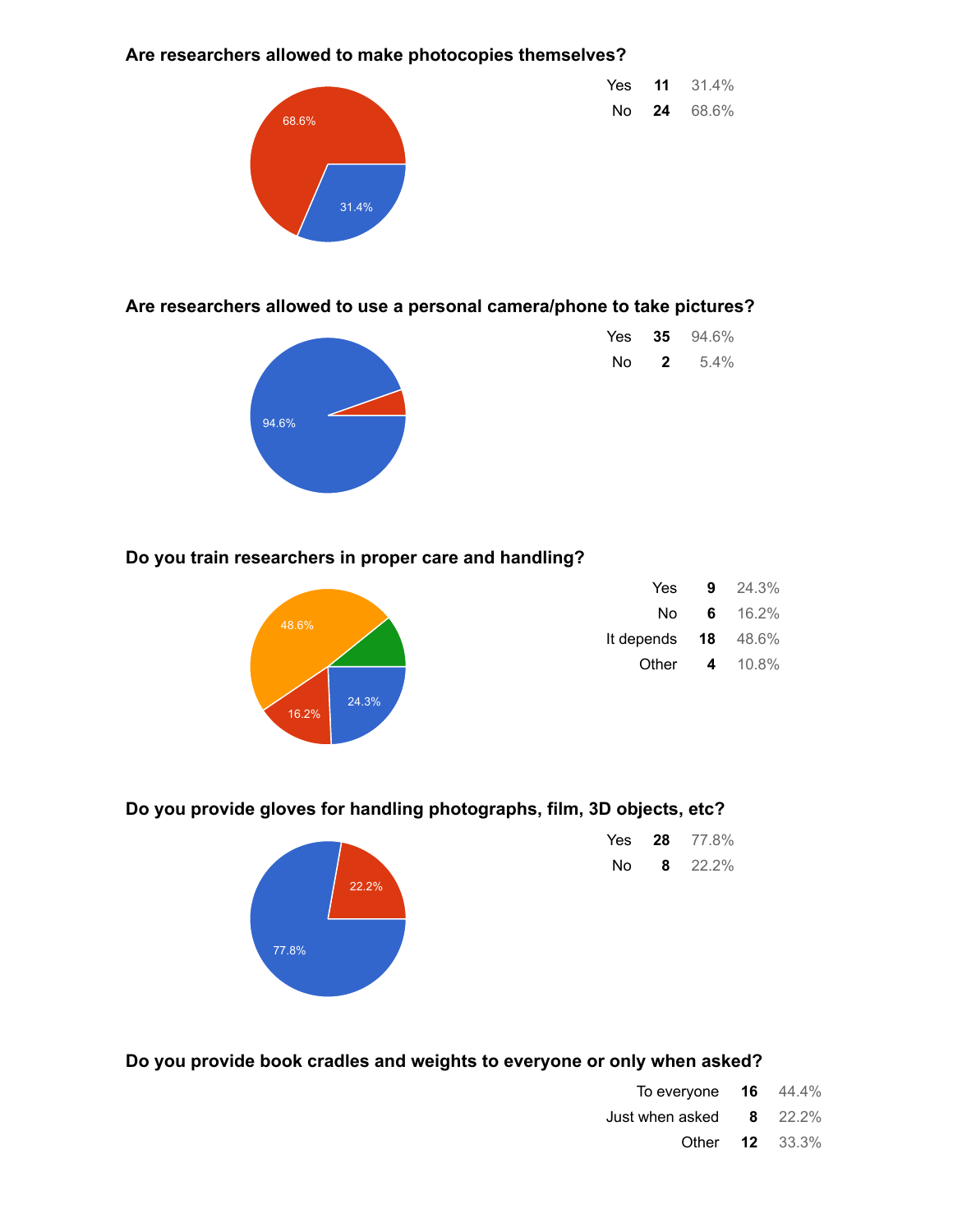

#### How do you generate call slips?



| Handwritten <b>16</b> 47.1%                                                              |   |                 |
|------------------------------------------------------------------------------------------|---|-----------------|
| Through the ILS or other system                                                          |   | 4 11.8%         |
| Through a homegrown method (Google forms, Microsoft Word mail merge, etc.) 3 8.8%<br>N/A |   |                 |
|                                                                                          |   | $8\quad 23.5\%$ |
| Other                                                                                    | 3 | 8.8%            |

### Do you keep old call slips and, if so, for how long?